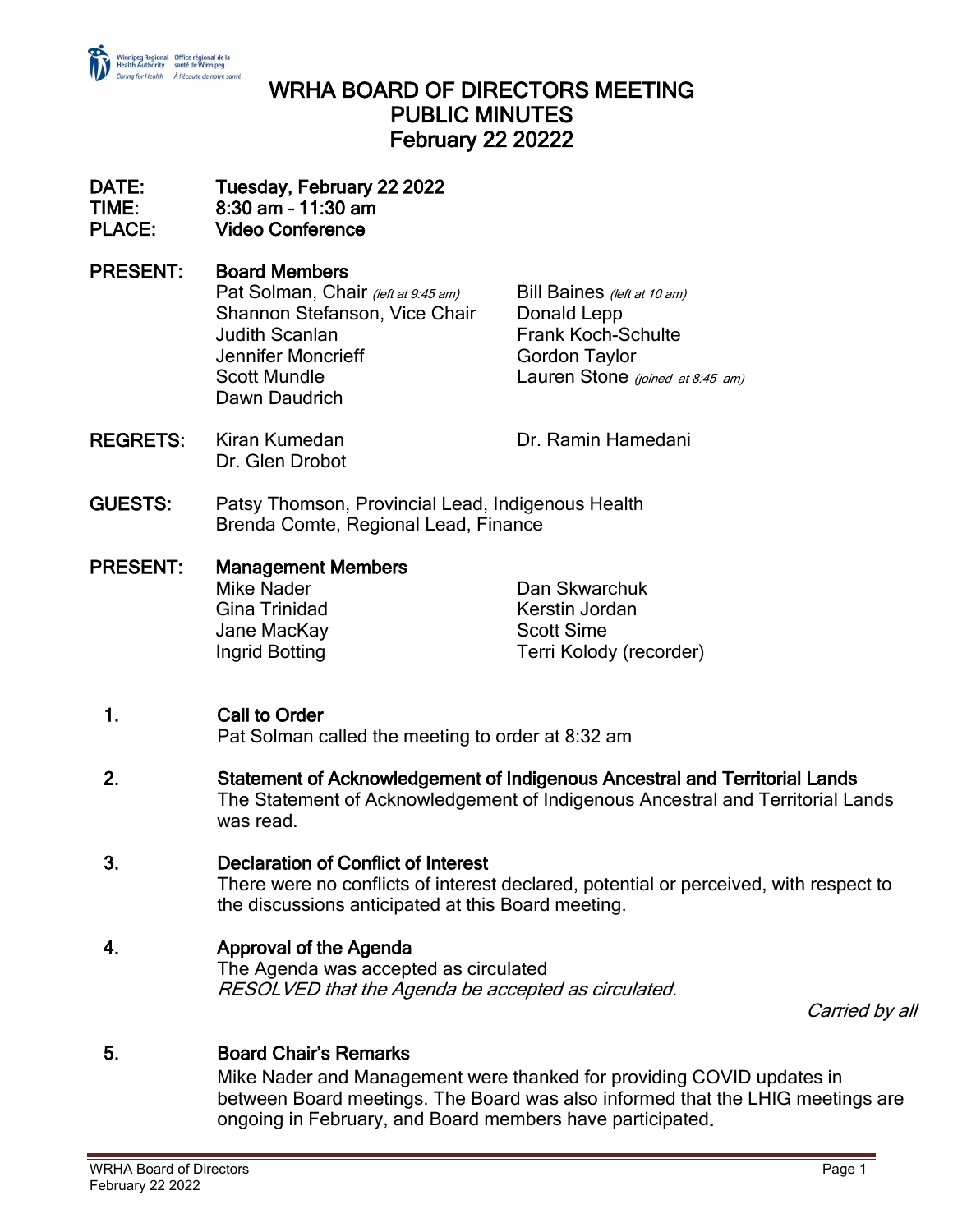## 6. Indigenous Health Provincial Lead – Introduction

Patsy Thomson was introduced as the recently appointed Indigenous Health Provincial Lead. The Board was informed of key pillars of activity in this portfolio including engagement and partnership development, workforce and recruitment, cultural education, and reconciliation.

# **7. CEO**<br>71 **CEO**

### CEO Report

Mike Nader provided the Board with an update on COVID. The Board was informed that with rates trending down, the region is focusing on planning for Public Health Order changes and addressing the surgical backlog.

There was discussion about the WRHA's focused work on reducing length of stay in a few sites with plans to spread successful strategies across all sites. The Board was also informed of the challenges many patients and families are experiencing around visitation and other restrictions limiting access related to COVID.

### 7.2. Dashboard Review

The Board reviewed the WRHA Indicators and Provincial Dashboard to assist in its oversight and monitoring role.

### 8. Financial Reporting

The financial results for December 2021 year to date results were presented to the Board by the Chief Financial Officer.

### 9. Board Committees

#### 9.1. QPSI Committee

The Chair informed the Board that there was a focused meeting on COVID on January 7 2022. The Committee meets next on March 4, and will have a more comprehensive agenda.

### 9.2. Resources Committee

The Committee Chair informed the Board that the Committee met on February 15 2022. The Committee had education on cyber security risk from Chief Information Officer, Shared Health Manitoba. The Committee is planning a special meeting in May to have a deeper discussion of the Annual Operating Plan before it comes to the Board for approval in May.

### 9.2.1. Employee Engagement Survey Update

A brief overview of the Employee Engagement Survey results was provided. The Board was informed that staff appreciated the opportunity to complete the survey. The Resources Committee completed a detailed review of the results at the February meeting, and the Board will receive further information on the results from the vendor at a future Board meeting. Management teams and leadership from across the system are reviewing the drivers and opportunities and preparing action plans to address the findings, and teams are receiving training to work with the results.